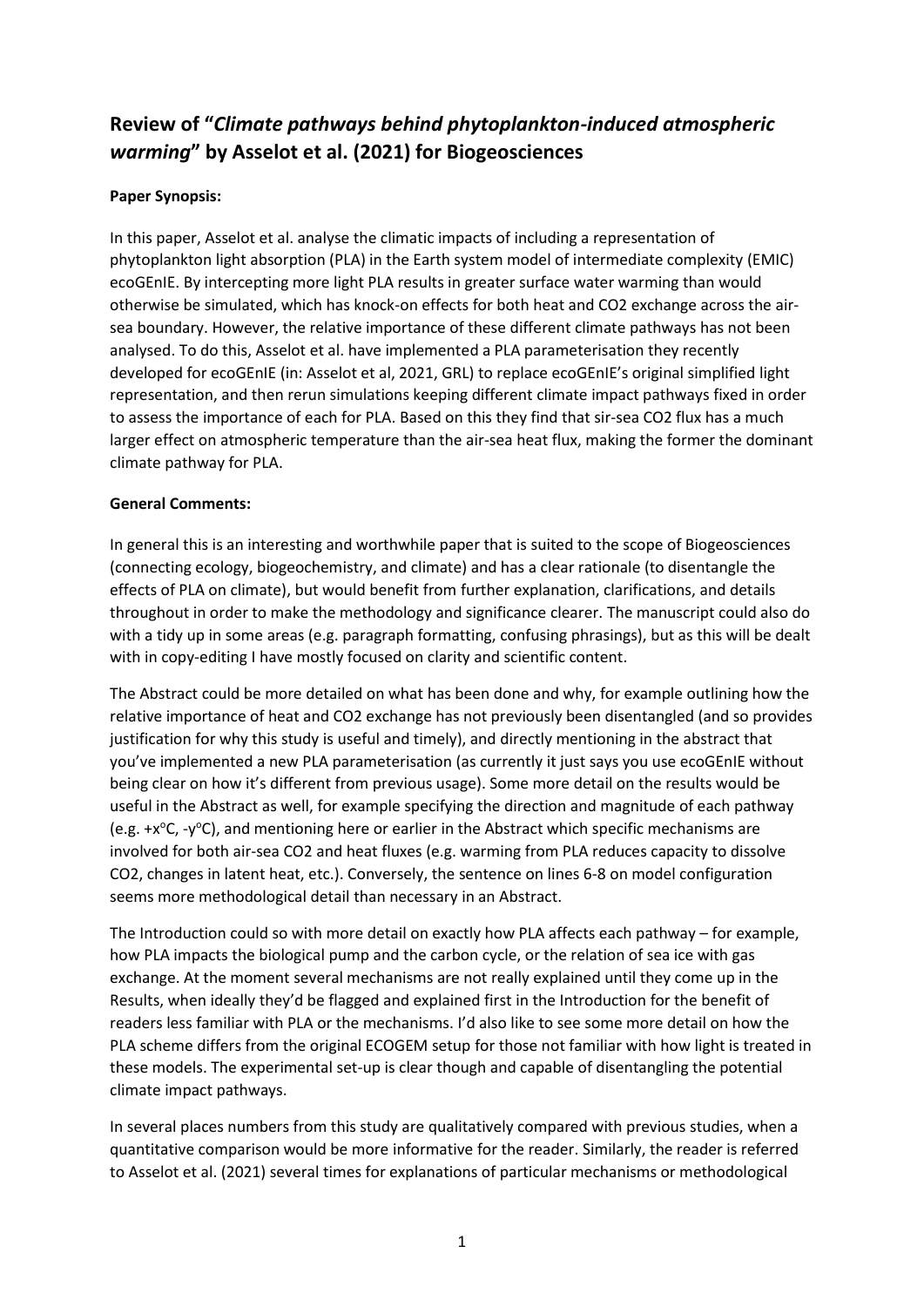choices when it'd be better to briefly summarise those explanations in this paper as a recap for readers who may not have read the former paper or recall all the details.

The authors make a reasonable case for why this study is still useful despite the lack of model seasonality (in contrast to their recent study Asselot et al. (2021)), but I feel that the statements that it has no effect on the results to be overstated given that it is clear that there are indeed some effects (reducing the net impact of including PLA from 0.45 $\degree$ C in Asselot et al. (2021) to 0.14 $\degree$ C here). A number of other methodological choices and discussion points, for example the surprisingly low atmospheric CO2 model baseline of ~170ppm, AMOC strength in HEAT, drivers of HCorg vs. Bio biomass differences, whether temperature-dependent remineralisation is enabled, and not using ECOGEM's size class functionality, could also do with more explanation or clarification. I'm also not convinced of the utility of the current sensitivity analyses – see my specific comments for details.

Lastly, some wider implications or significance should be signalled in the Conclusions, for example how these results might relate to current Earth system models' projections for climate change and if they might differ if they included PLA.

### **Specific Comments:**

Line 6-8: This sentence on model configuration seems more methodological detail than necessary in an abstract – the extra space can be used to give a little more rationale and results details.

Line 27: Given that this model setup has no seasonality it's arguable whether you're able to analyse "varying magnitude" in this study – unless you mean ESMs more broadly than this study, or you mean the relative magnitudes between the different climate impact pathways? If the latter better to say relative rather than varying, as varying implies some analysis of model variability.

Line 31: "an increase of SST between 0.5-2C" relative to what – presumably no PLA? Need to clarify what exactly these past results are showing.

Line 37: Is the 0.5C increase global? Also, better to say 1C at end of line to keep consistent units.

Line 50: Add "both" before "air-sea heat and CO2 exchange" for sentence clarity.

Line 57-58: More detail on the effects of PLA on the biological pump in Section 1 would be useful, as at the moment it is not explained until the results. Similarly with sea ice – a brief explanation stating that sea ice acts as an ocean cap that blocks gas exchange (and so lower extent means more gas exchange can occur) would be useful in Section 1.

Line 75: "the sensitivity of atmospheric CO2" to what (or do you mean long-term variability?), and how does the organic carbon pump explain it? Need a little more explanation if bringing up a past model usage.

Line 76-77: A minor point, but the current norm with the model developers is to spell cGENIE/EcoGENIE as cGEnIE/ecoGEnIE with a small n (as it's Grid Enabled...), so you may want to match that for literature consistency (although not super important). More importantly, in the next line GENIE should be specifically **c**GEnIE, as the two models have diverged and ECOGEM has been specifically developed for cGEnIE rather than GENIE.

Line 102-122: A bit more detail for readers not familiar with cGEnIE/ecoGEnIE might be valuable here. For example, on how remineralisation is dealt with (important for biological pump impacts),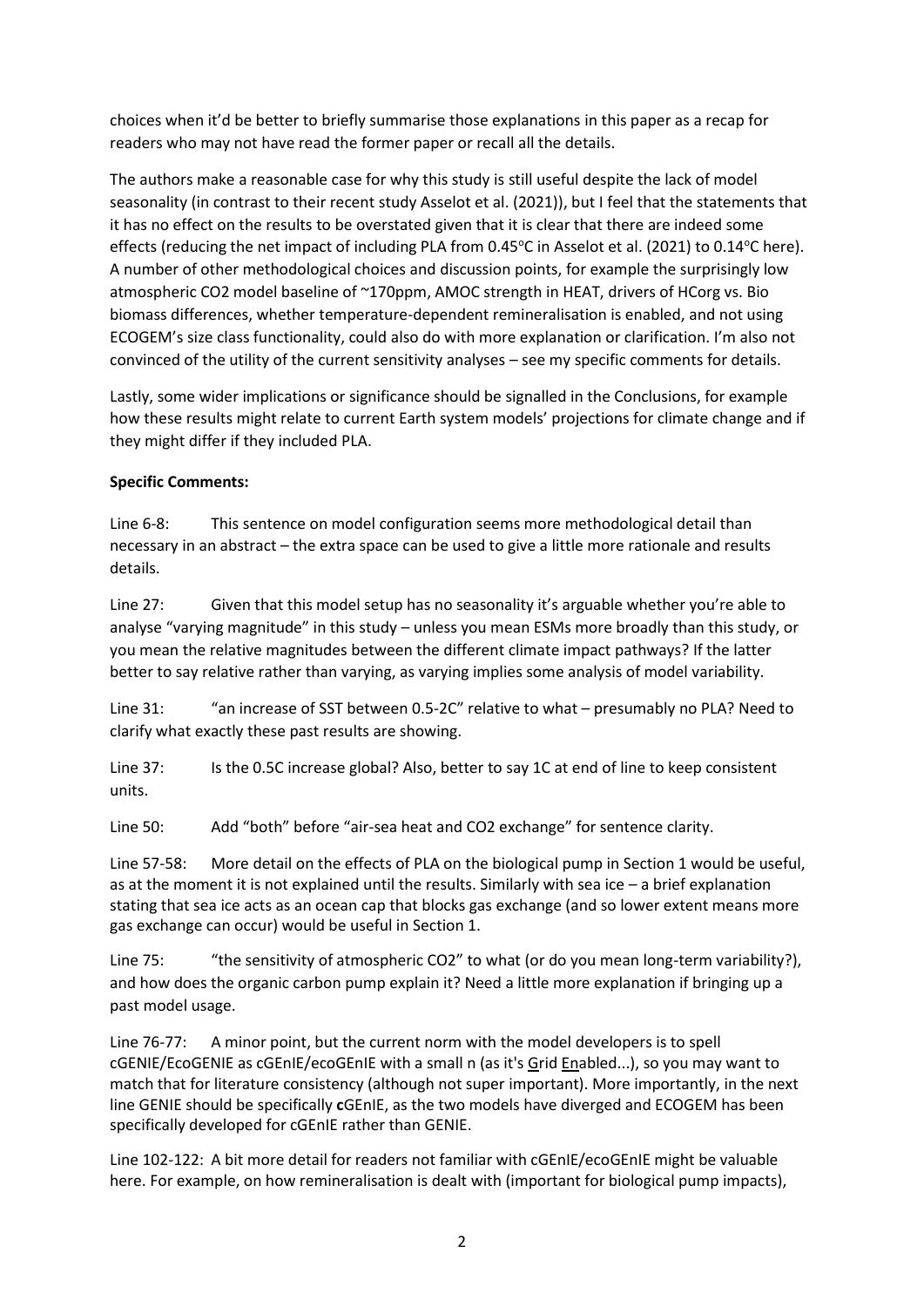what ecological processes are temperature or size dependent (e.g. predation, nutrient uptake, photosynthetic rates), how CaCO3 is dealt with (alluded to in Figure 1 but not elsewhere – not so critical with no calcifier PFT available though). These may not be so relevant for this particular study, but unfamiliar readers might want extra context on how this particular model represents biogeochemistry.

Line 114: Presumably you do not activate temperature-dependent remineralisation as well (as it is not mentioned)? It is not a standard option in ecoGEnIE but is available, and some recent papers (Crichton et al, 2021, GMD; Armstrong McKay et al., 2021, ESD) showed how turning on TDR (as well as ECOGEM) in cGEnIE can significantly alter global export magnitude and patterns. Would therefore be useful to specify which version is being used, as PLA-induced warming would have different impacts on remineralisation depending on it.

Line 116: Based on Table A1 though you only use one size class per PFT in this study despite more being possible, justified in Appendix A by more size classes having less of an effect than PLA in Asselot et al. (2021) and for saving computational time. One size ECOGEM is better than BIOGEM even with only one size class for each (as you still get explicit OM, flexible stoichiometry, more temperature sensitivities, etc.), but you'd still miss out on some extra ecological dynamics in response to warmer surface water (i.e. the combined effect of PLA *and* ecological complexity). You found a relatively smaller impact of increased ecosystem complexity in Asselot et al. (2021) on atm. CO2 relative to PLA, but given the smaller magnitude changes in this study it might play a non-trivial role, with for example your '6P6ZLA' simulations in Asselot et al. (2021) showing a ~10ppm difference in atm. CO2 to '1P1ZLA' versus a max. ~9ppm difference from your reference simulation here. Of course your focus here is on disentangling the effects of PLA so it does make some sense to simplify other aspects to make those effects clearer (though it'd be good to more clearly state as such in the main text rather than in the Appendix), but if possible it'd make an interesting sensitivity analysis to repeat Bio & BioLA with multiple size classes and see how that affects the net PLA impact. Also, while reducing size classes does save some computational time, from my own experience it'd likely be on the order of hours per run on a standard core, so not entirely prohibitive.

Line 124: It would be useful in this subsection to briefly mention how your new light parametrisation differs from ecoGEnIE's original Ward et al. (2018) light scheme (or cGEnIE's) for readers who may be familiar with cGEnIE or ecoGEnIE but not Asselot et al. (2021), as currently only the new scheme is described. Of course one can go to your recent paper for the full details, but a quick recap would be helpful!

Line 125-127: This is a reasonable simplification and likely won't alter your overall qualitative findings as you state, but I'm not sure it can be said to not affect your results. Given you describe the significant impacts of short-lived seasonal algal blooms in the Introduction, it stands to reason that an annual mean approach will probably underestimate PLA's impact on production and surface water warming. Given technical limitations it's probably fair not to include this in this paper (though I am intrigued as to why – see next-but-one comment), but it's no doubt a limitation to this study and should be stated as such.

Line 168: It would be useful to briefly describe how PLA affects CO2 via these parameters here – presumably warmer surface water from activating PLA reduces solubility and sea ice fraction, but it's worth stating so explicitly for clarity.

Line 178: How come a seasonal SST cycle was possible in Asselot et al. (2021) but not in this paper (except Appendix B?) if it's effectively the same model code otherwise? Judging by the PLA impact in Asselot et al. (2021) versus the BioLA vs. Bio numbers in this study it seems to have quite large impact on the total warming magnitude. While unlikely to change the qualitative importance of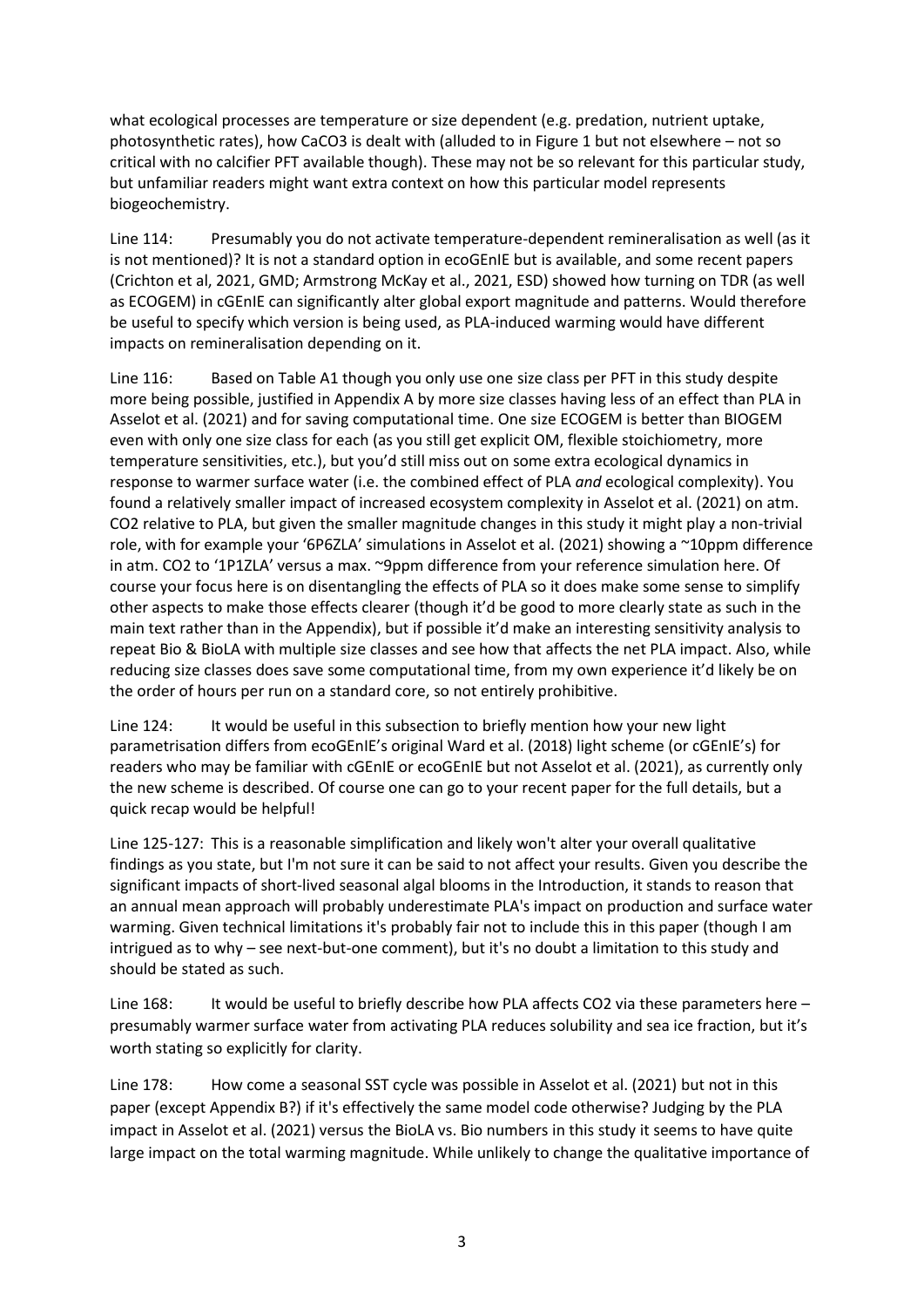each climate pathway in this study, it can't entirely be ruled out that larger peak warming with seasonality-enabled could make non-CO2 pathways relatively more impactful.

Line 190: So it is exactly the same scheme (including ECOGEM plus your new PLA scheme), just with this parameter set to 0? Important to be clear on as would affect baseline inter-comparability if they were using different modules. If it is just that parameter then it should be fine.

Line 196: 169 ppm for default scenario atmospheric CO2 seems rather low – it effectively means you're looking at an LGM ocean. Looking at lines 175-178 & Asselot et al. (2021), you spin up BIOGEM with 278ppm constant and then restart with ECOGEM+PLA, implying that CO2 falls by ~110ppm during the first ~700 years of your experiments before stabilising. This doesn't occur in the original ECOGEM version, with ecoGEnIE set up to match quasi-modern observations, so must be a result of adding PLA or some other modification you've made to ECOGEM (perhaps allowing deeper PP?). I know you're primarily interested in the relative impact of PLA on different climate pathways rather than overall magnitude of climate impact or state, but it strikes me as an unusual baseline climate state to end up using (even for an EMIC!) versus a more usual pre-industrial Holocene baseline, and might make inter-comparison with other processes and model developments trickier. More importantly the relative importance of PLA's climate impact pathways might also be state-dependent and vary depending on baseline, which could affect your results. At the very least I think this should be flagged here, and it'd be useful to know why CO2 falls so much in response to modified ECOGEM.

Another similar issue is model-data comparison – if CO2 drifts this much, does adding PLA change ecoGEnIE's match with observations, or was this covered in Asselot et al. (2021)? Some supplementary plots to demonstrate this might be necessary if there are noticeable differences.

Line 215-218: You're not so much analysing the model's climate variability here as the difference between two different climate baselines (climate variability would imply seasonality, multi-decadal oscillations, etc.). And how do these runs compare with the 169ppm baseline in the main default scenario? A ~110ppm difference would be more significant than the 40ppm discussed here, and given that your scenarios are all around ~170ppm (Table 5) I'm not sure why comparing just 280 and 320 ppm to each other is so useful here.

Line 220-223: And how would this affect the main results, in particular BioLA vs. Bio? A sensitivity analysis would be most useful in determining how sensitive the overall pattern of findings are to certain parameters such as baseline pCO2, SST, wind speed, seasonality, etc. by repeating some or all of your main simulations with those different baselines, whereas simply showing that higher pCO2 leads to greater SAT & SST is somewhat unsurprising. If more detailed sensitivity analyse simulations were conducted (which ideally they should, or the impacts of critical factors explored and discussed in greater detail some other way) then the supplement could be used to avoid manuscript clutter with just a brief summary in the main text.

Line 230: The change in FCO2 is indeed small, but on long timescales it could still affect the ocean carbon sink capacity quite a bit (after all, if SST had marginal impact on CO2 flux then there wouldn't be worries about the solubility pump and therefore the ocean carbon sink declining with global warming). However, in equilibrium runs with relatively stable SATs/SSTs as in this study this isn't so important, and the maximum SST difference from your main runs yields a far smaller change. Still, it might be beneficial to calculate how much a 0.21% increase in FCO2 would affect carbon reservoir size over the duration of your runs, if only to demonstrate it's only a minor factor.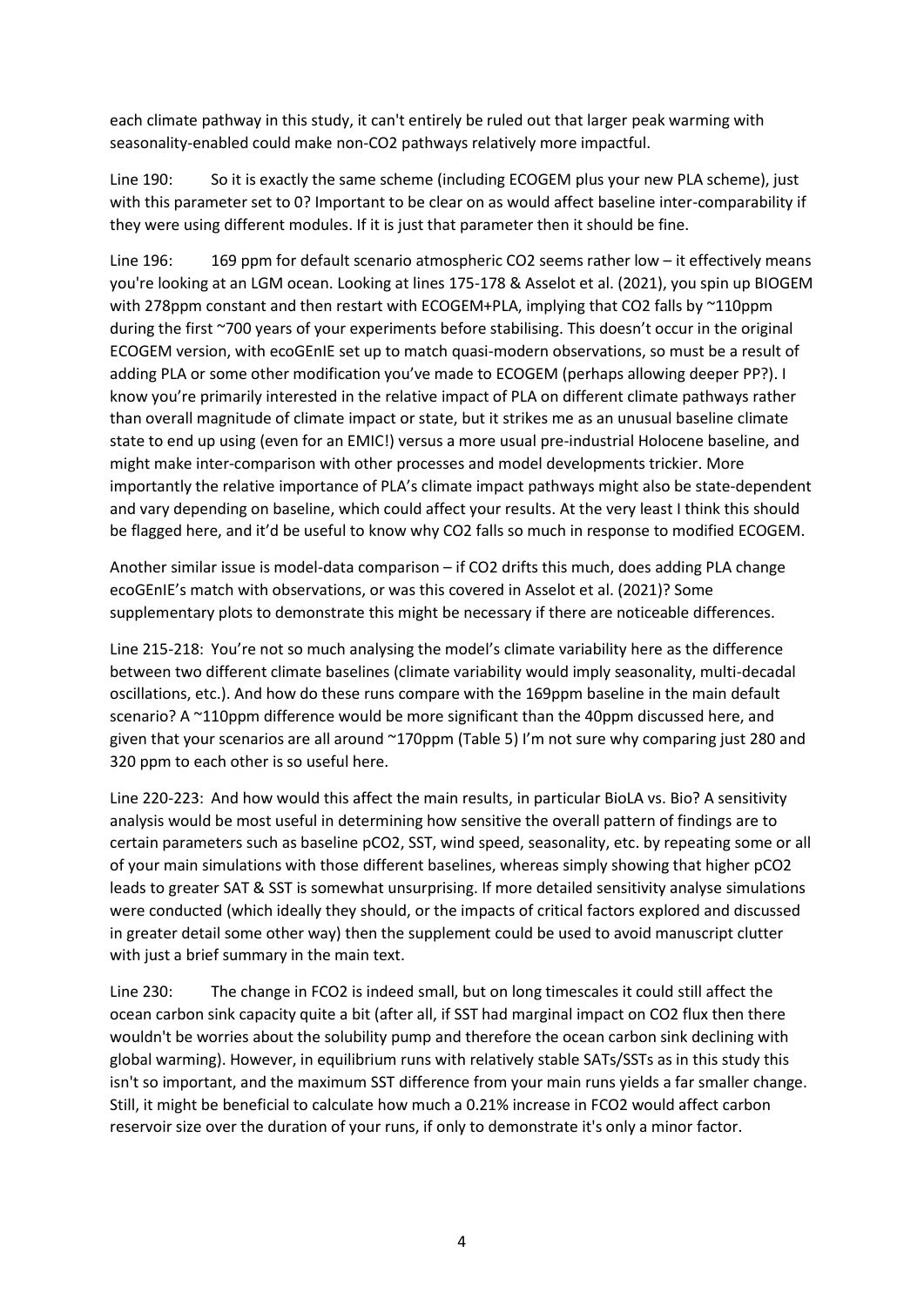Line 234-235: But what's the implication of the larger impact of changed wind speed baseline on FCO2 for your results then? At the moment you use the comparison to imply SST's effect is negligible, but don't go in to the implications of your wind speed sensitivity calculation.

Line 237-238: Additionally cGEnIE/ecoGEnIE is rather low resolution anyway and biota can't move between grid cells, so will not resolve some key regional processes even if seasonality was included.

Line 246: The CARB simulation is not described in Section 5.1, presumably because it's not so interesting for examining ocean dynamics (as you mention in outlining the scenarios), but this could bear repeating here even if briefly (much like CARB is only briefly mentioned in 5.2.1 to state atmospheric CO2 is the same as BioLA).

Line 249-251: I don't think this particular mechanism (PLA increasing chlorophyll biomass via changes in OM export) has been described in this manuscript prior to this point, and as readers haven't necessarily read the cited papers it would be therefore useful to explain this process here in a little more detail. Is it because activating PLA brings production closer to the surface and therefore boosts surface nutrient recycling and surface biomass? Also, "shallower downward flux of OM" is slightly confusing phrasing.

Line 253-255: It would be useful to provide those previous estimates here for the reader to compare the current estimate with. Looking at Asselot et al. (2021), is the comparable number there 0.45C? If so it's quite a big difference, and emphasises the point earlier that no-seasonality may not affect the overall pattern of findings but will still affect your results to some degree (which you've usefully stated here).

Line 259-260: The impacts of stronger overturning fit with your results, but why is overturning a whole Sverdrup stronger in HEAT if the CO2->SAT forcing is the same? Needs some explanation, as a ~13% increase is quite a big difference.

Line 268-281: The differences between HCorg and HCorgSol solubility and PO4/chl/SST are explained in this paragraph, but not why the HCorgX scenarios in general have higher chl biomass & SST than the reference run. Presumably as with HCorg vs. HCorgSol it might be explained by higher PO4 in HCorg vs. Bio (which leads to higher biomass and therefore higher SST due to PLA), but an explanation of how these differences versus the default simulation arise (and indeed why PO4 is higher, explaining in more detail the role of the biological pump here) would be useful at the outset of this paragraph to guide the reader along. I'm also wondering to what extent using only one size class each for phyto- and zooplankton might affect these HCorgX simulations, given the role different size classes play in POM vs. DOM production.

Line 289: Would be useful to state what the previous estimate of BioLA vs. Bio CO2 was to avoid the reader having to flick back to Asselot et al. (2021) to compare it themselves.

Line 295-297: What do you mean by more "important" here – higher, I guess? A bit unclear phrasing to me as it stands (similarly in final paragraph sentence.)

Line 298: The remineralisation *rate* would only be higher if temperature-dependent remineralisation (TDR) is activated, otherwise remin. rates follow a fixed profile in cGEnIE & ecoGEnIE (see Crichton et al., 2021 & Armstrong McKay et al., 2021 for discussion of TDR in cGEniE/ecoGEnIE). If the former is the case in this study then you need to state this in the Methods, but if not then higher remin. rates can't be the cause of increased dissolved CO2 – instead it'd most likely be higher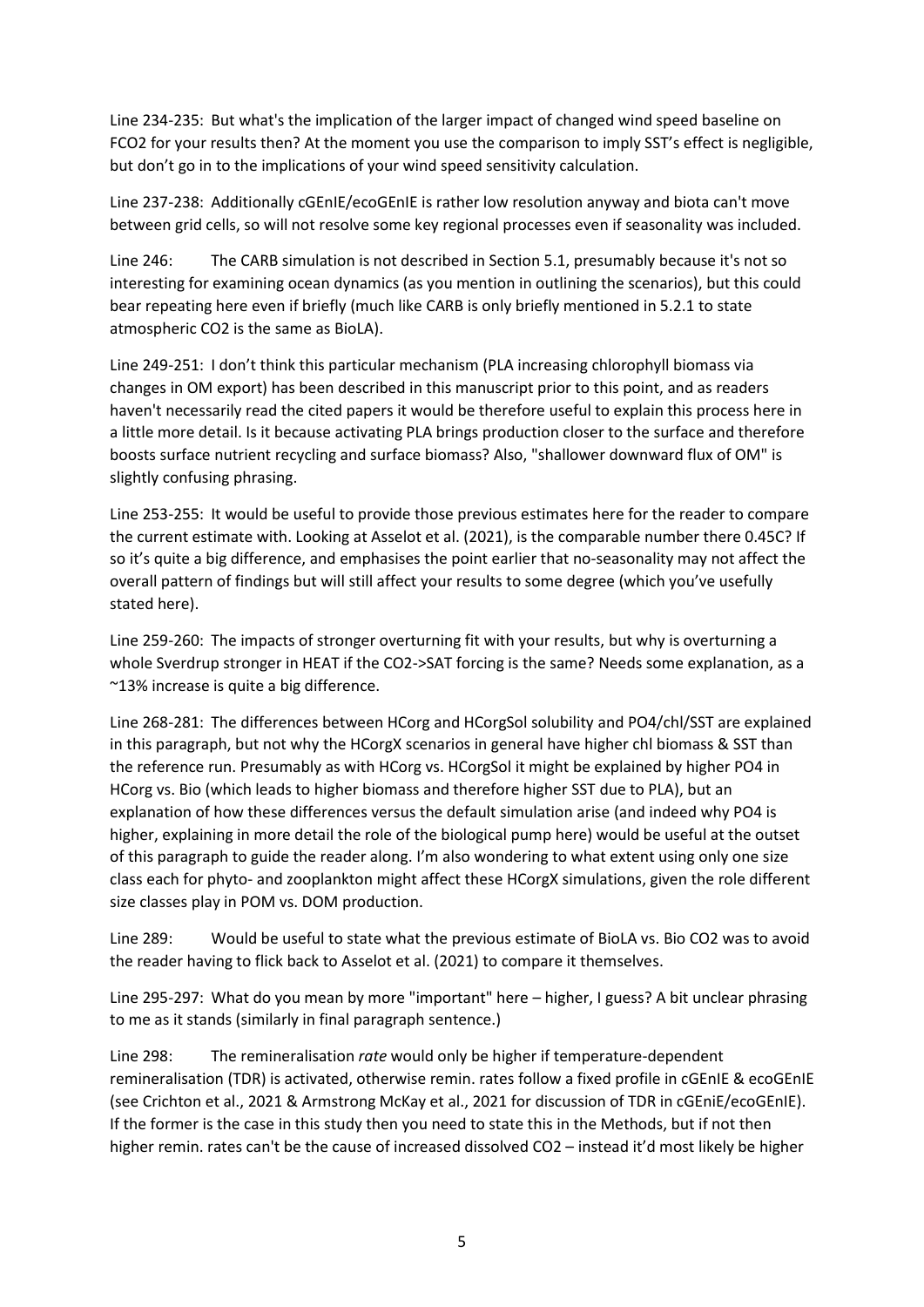*production* rates leading to more remin. despite remin. being at the same rate. I suspect this might be what you meant here anyway – if so, should be clear on terminology here to avoid confusion.

Line 397-398: You should state the mechanism for how PLA increases atmospheric CO2 here (i.e. PLA = surface warming = lower solubility = more atm. CO2) for clarity.

Line 332-333: Highest as in least negative, but arguably a tad confusing phrasing as Bio/CARB as plotted have the smallest (negative) bars. Might be better to rephrase sentence starting in line 331 as "A *more* negative value of net longwave heat flux indicates a greater loss of heat to outer space" along with next sentence accordingly.

Line 334: Refer the reader here to the next section for details on specific humidity (otherwise it feels like a skipped detail).

Line 339: This might be my more limited experience of climate thermodynamics relative to biogeochemistry here, but presumably in Bio the same amount of light enters the ocean but is absorbed less close to the surface (as no PLA), so activating PLA is not so much an "additional heat source" as heat absorbed closer to the surface in a way that affects the atmosphere on shorter timescales? If so then on longer ocean overturning and equilibration timescales could total ocean heat uptake in Bio eventually lead to higher outgoing radiation than in this spin-up?

Line 358: How much lower than previous values? Useful to state these things directly so the reader can easily see the difference.

Line 362: Confusingly phrased (had to re-read a few times to get it) – might be clearer rephrased as "*with lower humidity leading to higher evaporation rates*" or similar.

Line 374: As mentioned earlier, it's useful to specify what these previous estimates are for easy inter-comparison by the reader. In this case, if the relevant number from Asselot et al. (2021) is 0.45C then arguably in the next sentence ~25% of that value is not such a small difference.

Line 380-381: Presumably the global net longwave heat flux decreases because of the lower SST.

Line 412-417: I'd add that bringing in more plankton size classes (as well as more PFTs) would be useful for more complex ecological dynamics to emerge, which as well as enabling TDR could significantly affect the biological pump pathway. Additionally assessing if there's climate statedependence, reflecting my earlier comments about the relatively low CO2 baseline. These could of course make nice sensitivity analyses for this present study, but if that's not possible in the time available then they'd certainly be useful next steps (and arguably increasing ecological complexity is a priority ahead of increasing atmospheric complexity with PLASIM). I'd also be interested how this would affect a transient warming simulation – would it likely amplify or dampen global warming? This could be something to draw out as wider implications too.

Figure 3: The simulation names might do with being bigger (and/or in top-left corners), as I didn't notice them at first. Also, currently the dotted lines initially seemed to imply that the prescribed pathways are the same in each case, whereas for example the pCO2->SAT prescription in HEAT is from Bio and in CARB is from BioLA. Maybe could add a label above prescribed lines indicating from which setup the prescription is coming from? It'd make the figure busier, but would also make it more self-standing without needing to cross-reference to the text so much.